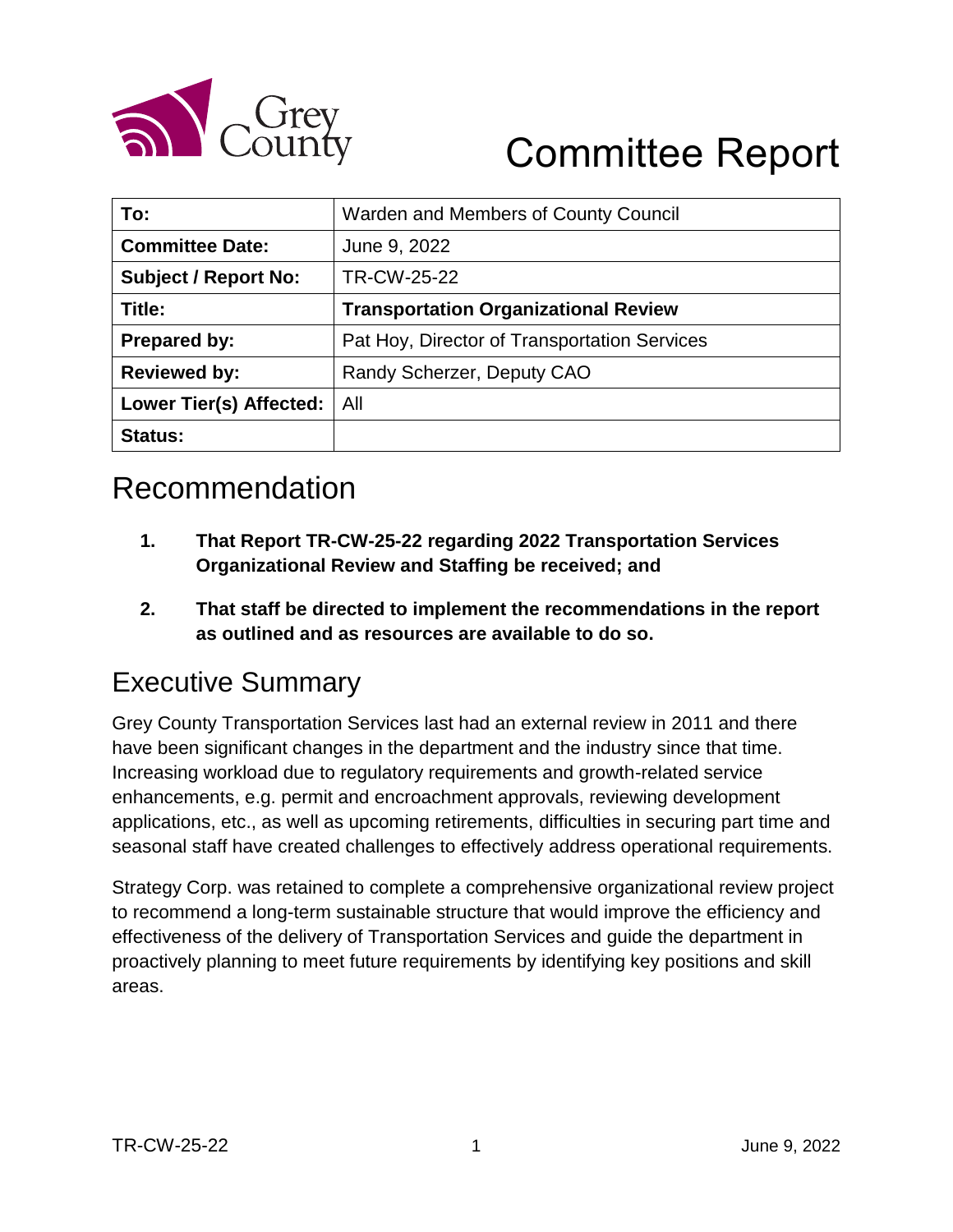### Background and Discussion

#### **Organizational Report**

Grey County Transportation Services awarded RFP-TS-31-21 to Strategy Corp. on September 24, 2021. The proposal was for an organizational review study. The main deliverables of the project were as follows:

#### *i. Environmental Scan*

 *Conduct benchmarking comparisons to select upper tier municipalities and examine approaches employed by other municipalities to grow and develop their transportation staff skills and leadership abilities, increase staff satisfaction and commitment to quality. Identify innovative practices and methods.* 

#### *ii. Organizational Review*

 *Investigate and understand the Transportation department's current organizational structure, services, and service delivery, identify opportunities for improved operational efficiency and effectiveness of the delivery of services.*

#### *iii. Process Mapping*

 *Review the current staffing model to assess the workflow within the department and recommend efficiencies in work assignments and communication processes.*

#### *iv. Staff Review*

 *Interview union and non-union staff to develop an understanding of their perceptions of the current service delivery model, with a focus on goals and objectives, management processes, the use of technology and equipment, opportunities for process improvements, etc.*

#### *v. Competency Development for Succession Planning*

- *Recommend competency and skills development to meet current and future business needs*
- *Recommend a methodology or map to develop, implement and manage a succession plan*

#### *vi. Organizational Design - Future State Recommendation*

 *Provide and present a report which summarizes the information collected and provides recommendations on opportunities identified. Prioritize the recommendations, a suggested timeline and an implementation plan framework.*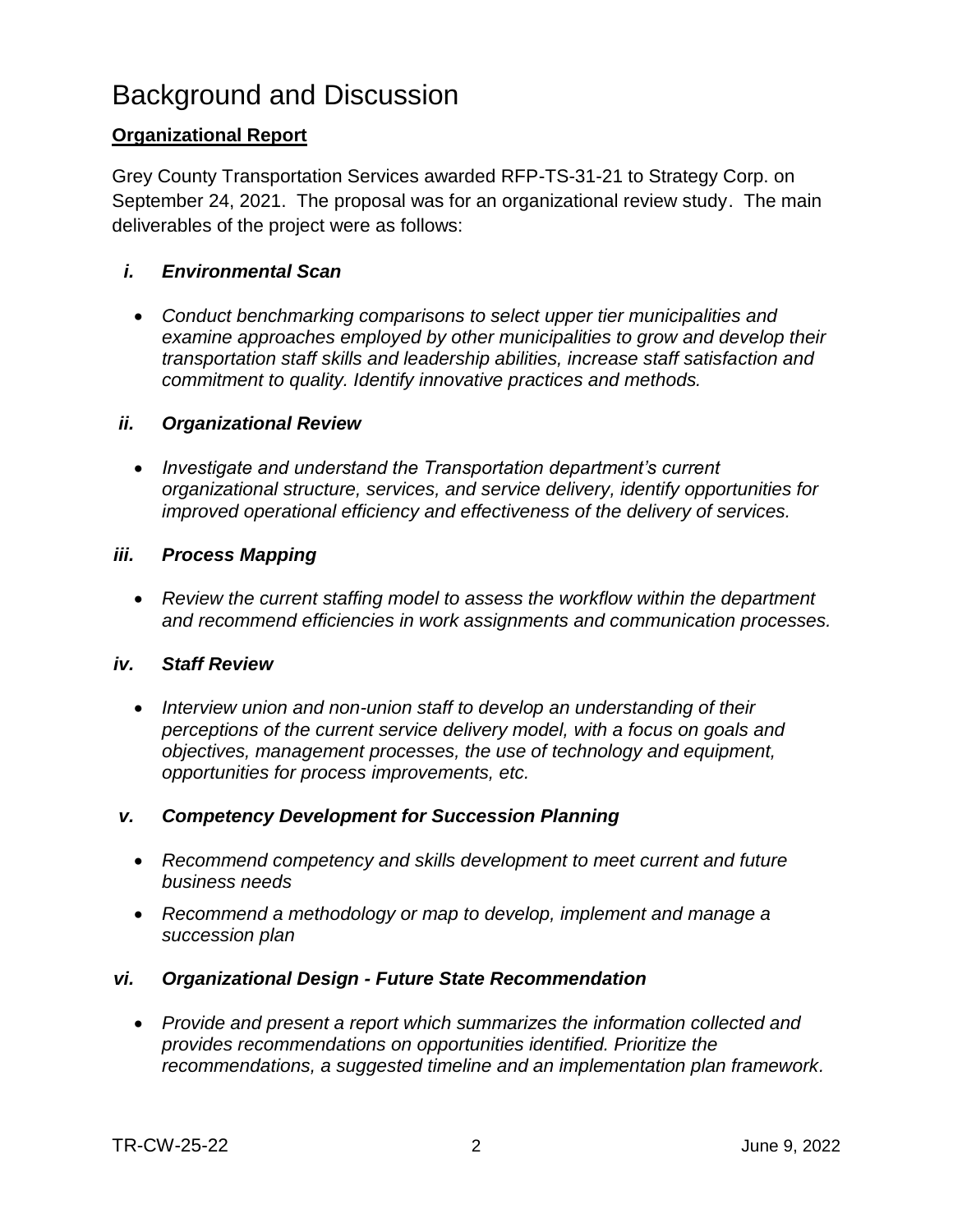Grey established a project team to guide the project. After a startup meeting in October 2021, Strategy Corp. completed various consultations including solo interviews, group interviews and online questionnaires. These included Transportation unionized and non-unionized staff, other Grey County departments, member municipality staff, elected representatives and industry stakeholders.

#### **Implementation Considerations and Next Steps for Organizational Restructuring**

Page 68 of the final Strategy Corp report outlines the recommended option implementations. The report includes the following implementation process:

Phase the Change – This includes creating a manageable change timeline.

Involve and Inform Staff – This emphasizes the goal of involving all staff as part of the process. Transportation Services staff works throughout Grey County and the goal of including all employees is vital to the reorganization success. We outlined some of the major findings with the staff during the 2022 spring training and would like to complete more thorough tailgate meetings after the report is received by the Committee of the Whole.

Address Other Gaps – The implementation of the new structure should also make every attempt to fill any outstanding gaps also mentioned in the report. This makes proper job description and recruitment very important to ensure the right person is doing the right job. Transportation Services plans on taking a measured approach to the recommended structure.

Align with Other Recommendations – Some recommendations align with ones already being undertaken by other departments. Multiple departments will benefit if the changes are completed together.

#### **Critical Staffing Changes**

#### *Administration and Manager, Administration 2022*

The biggest modification in the proposed structure is the creation of the Administration division to go along with Engineering and Maintenance (now Operations) divisions. As page 92 of the Strategy Corp. review shows, strategy and policy development and special projects are not dedicated to a single person or area of the department. This ends up creating a 'side of the desk' project management strategy.

Transportation has struggled to complete large scope multi agency projects. This new division of the department will mainly be responsible for coordinating the administrative actions of the department, coordinating subject matter experts to move large multifaceted projects forward. An example would be the outstanding items identified in the Transportation Master Plan. It is the intention of Transportation Services to undertake the creation of an Urban Road and Road Exchange Task Force following the election of the new Council. This task force, with the help of staff, would be tasked with finalizing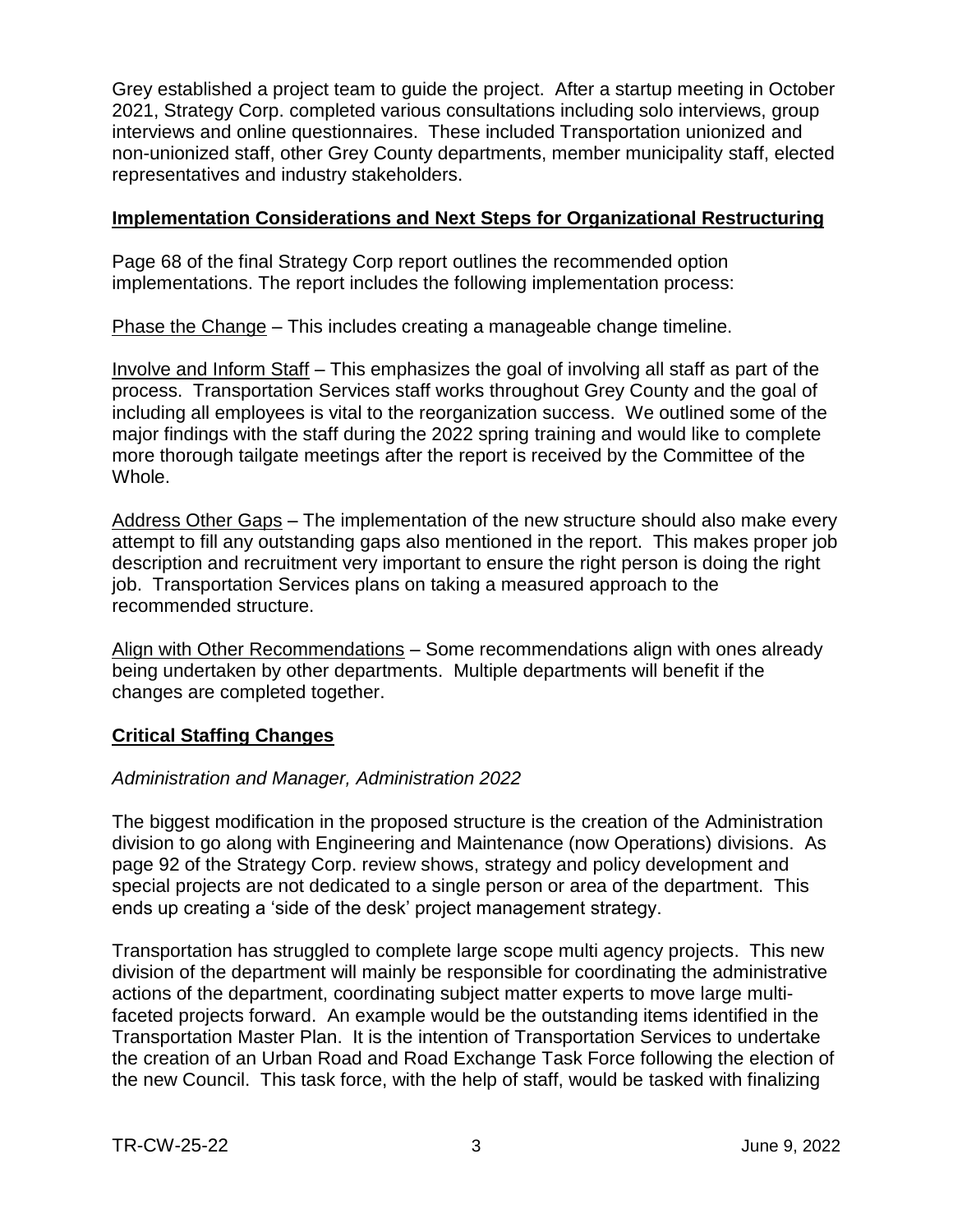urban road authority and/or policy changes and finalizing proposed road exchanges going forward.

#### *Senior Supervisor in Operations 2022*

The Maintenance Manager has not historically had a backup position with the exception of the Maintenance Management Assistant (position currently vacant) and the four (4) Area Supervisors who are each responsible for one of the patrol areas.

There are two benefits to adding the Senior Supervisor in Operations.

- 1. The Manager will now have a knowledgeable maintenance supervisor to assist with operations both internally and externally. This position has grown, and responsibilities have multiplied.
- 2. It creates a new management position between the field positions and the Maintenance Manager position which makes succession planning seamless when required.

The Operations Senior Supervisor position has been posted using existing funding from another position. The Maintenance Manager is retiring in 2023. The new staff member should experience a full year of operations alongside the Manager to ensure as much knowledge transfer as possible.

#### *Intermediate Engineering Technologist - 2022*

This funded position has remained vacant for almost a year pending the finalization of the evaluation report. This position has currently been posted with interviews beginning shortly. Grey currently completes the majority of construction designs in house. As projects increase in scope due to upcoming road platform widening, having multiple designers and draftspersons on staff becomes more important than ever. Prior to 2011, Grey Transportation was tendering most of the engineering design, tender completion, and project management (contract administration). Grey has realized significant savings assembling a knowledgeable engineering support team.

#### Field Staff

Transportation Services Operations (formerly Maintenance) is carried out by 8 non union, 43 fulltime and 20 seasonal and parttime staff who are represented by CUPE. The following is included on Page 29 of the Strategy Corp. Review:

*In addition to the trends above impacting workload, there is real lived experience amongst staff that the current resource levels (even if all vacancies are filled) are insufficient. If even one staff in a patrol area is off for any reason, there is a significant ripple effect across the team that often leads to more costly overtime hours required of the remaining team. This is partly relieved during peak periods with seasonal staff available, but still poses challenges at all other times of year. Note: detailed workload indicators and/or overtime information was not available as part of*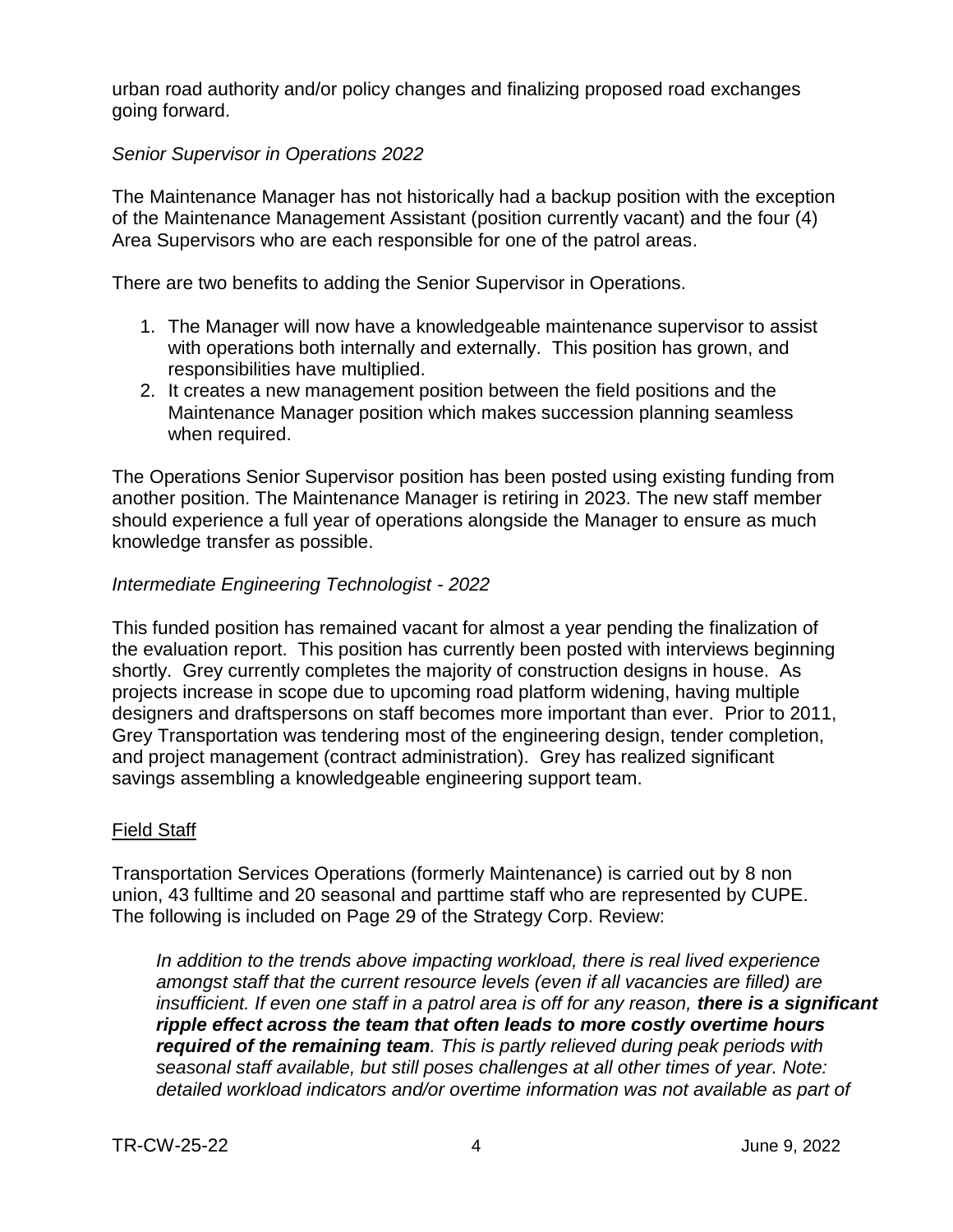*this review, further validation of staffing gaps is required by GCTS as a follow-up activity.*

This issue is exacerbated by the fact that the staff accumulates many OT/lieu hours during storm events. Grey used to employ many casual operators. But now, operators with their DZ license are not as available for part time work as they used to be.

Grey County plans on bringing in-house the two (2) currently outsourced plow routes in Georgian Bluffs in 2024. Additional workers will be needed to complete these routes which are currently patrolled but not plowed by Grey.

Further financial and operational analysis as well as consultation with the union will be undertaken in the near future. A report regarding changes to field positions will be brought back for Council consideration.

#### **Other important Organizational Initiatives**

Strategy Corp. also compiled many further recommendations and categorized them according to timeline and impact. The excerpt from the report is below:

*Below is a high-level implementation roadmap that takes all the 21 recommendations in this report (aside from those related to organizational structure itself) and provides a suggested cadence for implementation of these activities. The cadence is based on two factors: (1) the logical sequencing given that many recommendations have complementary elements or dependencies on each other; and (2) the expected impact of, and effort to execute the recommendation. The cadence is informed by the evidence gathered in this review about the implementation considerations and general environment within GCTS.*

Staff are recommending that the 21 recommendations be implemented on a go forward basis by integrating into Department workplans.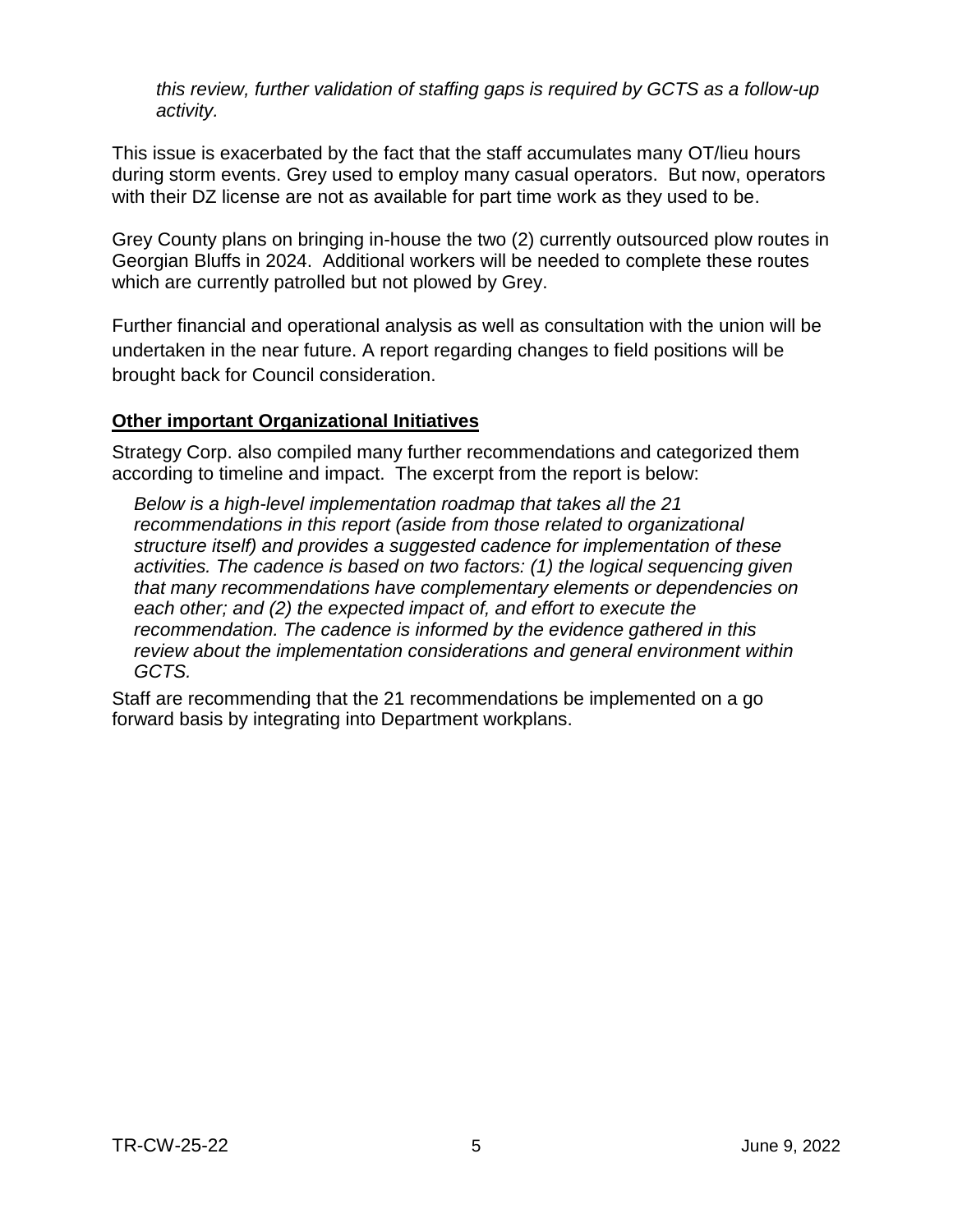### **Recommended Option - Phasing Considerations Visual**

The visual below colour-codes the various roles within the recommended organizational structure option. The purpose is to provide a point-in-time visualization of how implementation of this option would look 'today', which is designed to help GCTS consider how to prioritize implementation of elements of this option in a phased way (described on previous page).

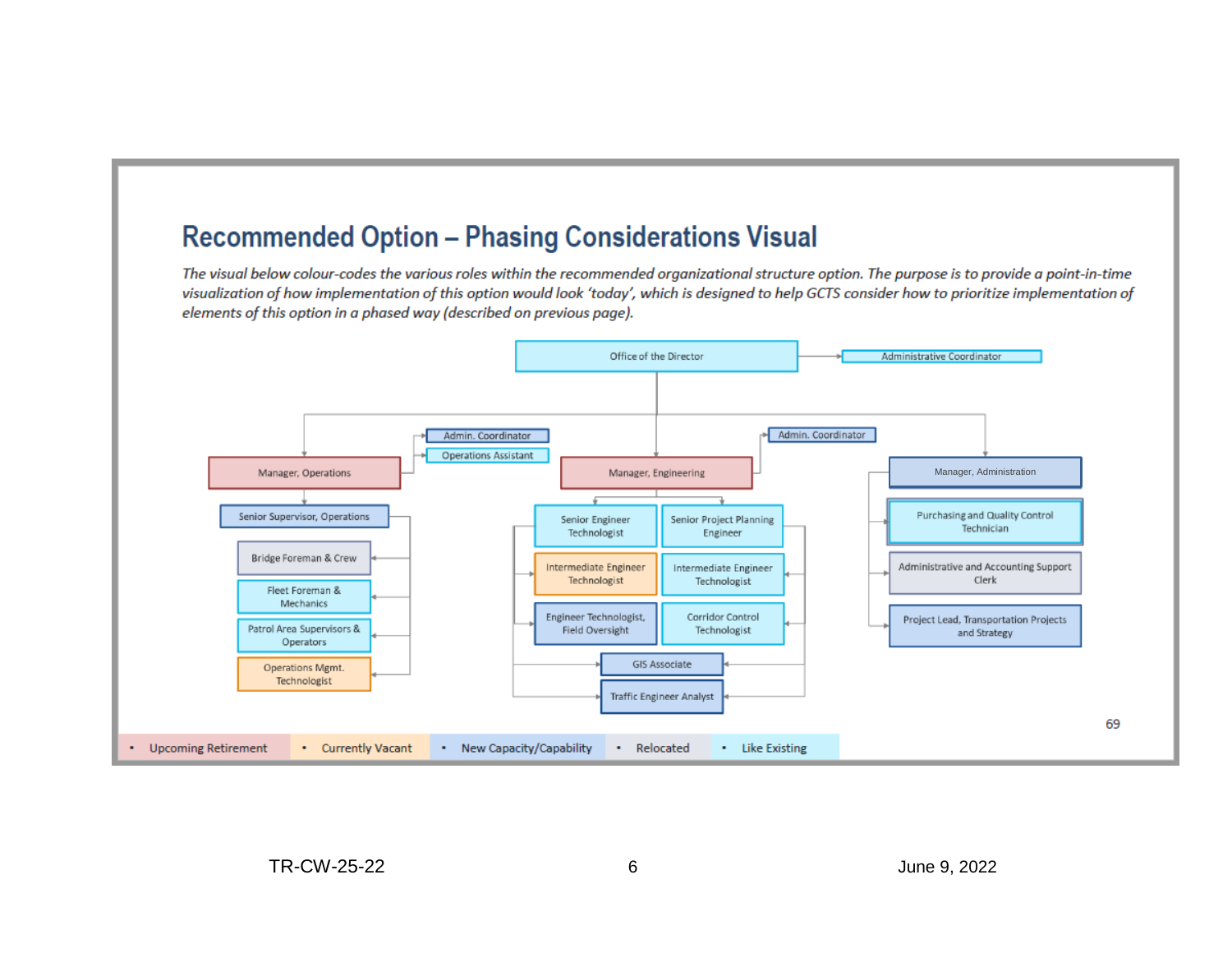| <b>Recommendation No &amp; Description</b>                                                                                                                                                                    | <b>Short Term</b> | <b>Medium Term</b><br>$(0-12$ months) $(12-24$ months) | <b>Long Term</b><br>(24-36 months) |
|---------------------------------------------------------------------------------------------------------------------------------------------------------------------------------------------------------------|-------------------|--------------------------------------------------------|------------------------------------|
| 1. Go forward with planned policy and process<br>improvement and documentation projects<br>contemplated by GCTS                                                                                               | x                 |                                                        |                                    |
| 2. Clarify roles and responsibilities and<br>dedicate some departmental resources to take<br>on departmental policy development                                                                               | x                 |                                                        |                                    |
| 3. Implement structured opportunities for<br>collaboration and integration within and<br>between divisions and mandate their<br>occurrence                                                                    |                   | X                                                      |                                    |
| 4. Introduce a formal policy and procedure to<br>manage, prioritize and collaborate to address<br>complaints and inquiries from stakeholders/the<br>public.                                                   | X                 |                                                        |                                    |
| 5. Immediately initiate a process to begin<br>succession planning for retirements expected<br>in the next 12 - 36 months.                                                                                     | Χ                 |                                                        |                                    |
| 6. Introduce an HR partner resource within<br><b>Grey County</b>                                                                                                                                              | X                 |                                                        |                                    |
| 7. Formalize and roll-out the GCTS' learning<br>and development infrastructure (and<br>supporting budget) to support current and<br>future staff                                                              |                   |                                                        | Х                                  |
| 8. Continue with the planned 2023 GCTS<br>compensation review planned as part of the<br>broader GC Human Resources project<br>pipeline                                                                        |                   | X                                                      |                                    |
| 9. Address skill and capacity gaps that exist<br>within the current complement of staff through<br>training and development, job<br>description/compensation review, and<br>resource increases where possible |                   | X                                                      |                                    |
| 10. Implement two-way communication<br>channels and forums for staff across GCTS to<br>share key information and broadlymaintain the<br>Department operations and projects.                                   | Χ                 |                                                        |                                    |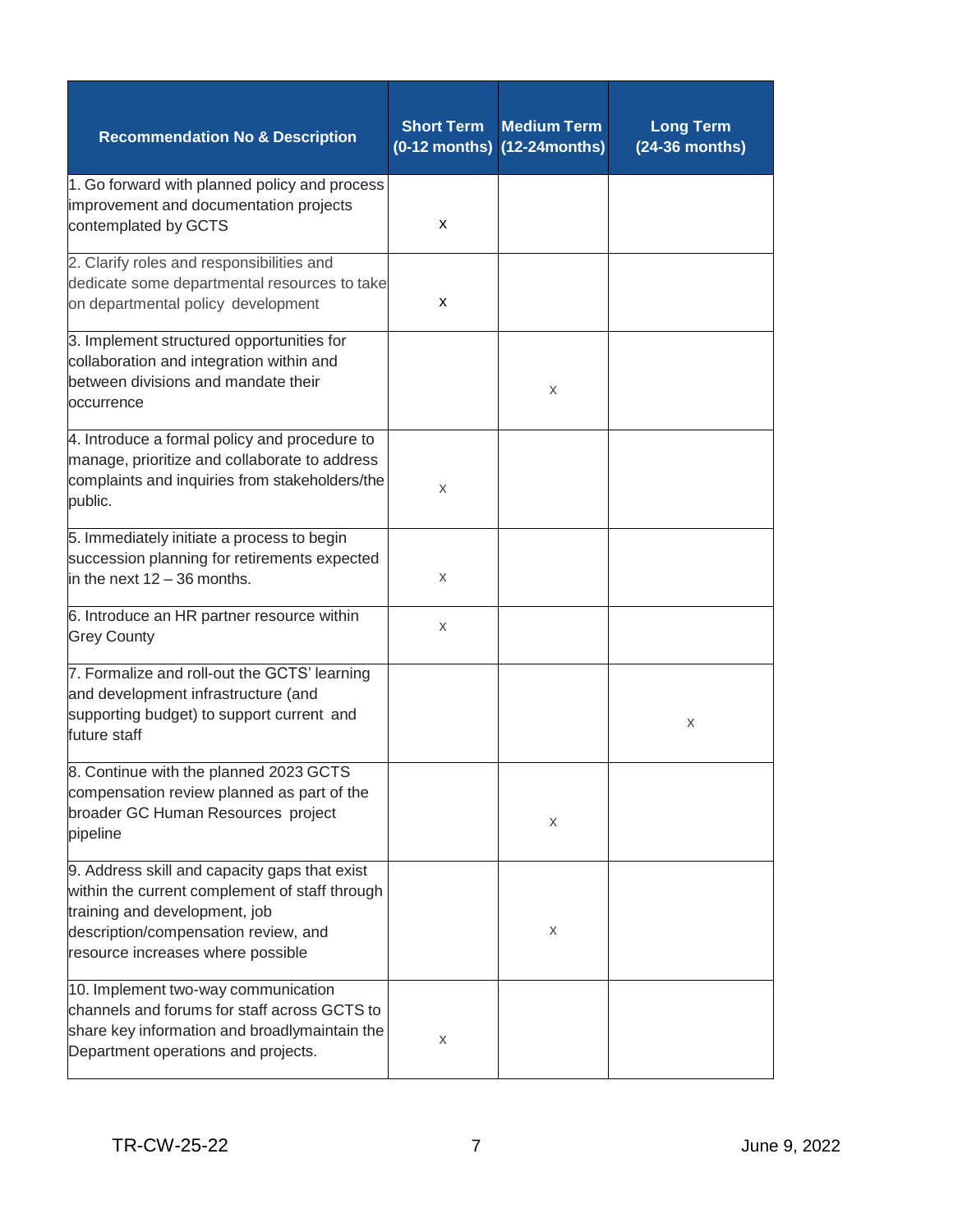| 11. Enhance management / field staff<br>relationships and rapport through formal and<br>informal relationship-building                                                                                                                               | X |   |   |
|------------------------------------------------------------------------------------------------------------------------------------------------------------------------------------------------------------------------------------------------------|---|---|---|
| 12. Set a clear path forward for the<br>Department through the development of a<br>multi-year Strategic Plan that sets out a vision,<br>mission, values and key priorities for the<br>Department.                                                    |   | x |   |
| 13. Continue with the CityWorks, HRIS (and<br>other technological) implementation effort and<br>confirm that data and reporting considerations<br>have been accounted for                                                                            | x |   |   |
| 14. Develop and implement KPIs for the<br>Department's key functional areas to help with<br>internally monitoring performance and, more<br>broadly, in the development of reports and<br>documents like business cases and Council<br><b>Reports</b> |   | x |   |
| 15. Leverage templates, approaches and<br>lessons learned from the asset management<br>and road assessment tracking and reporting<br>mechanisms.                                                                                                     | x |   |   |
| 16. Provide all GCTS staff with a working<br>department e-mail address, and the required<br>hardware to access it on an ongoing basis                                                                                                                |   | x |   |
| 17. Continue with the HRIS and CityWorks<br>design and implementation within the<br>Department                                                                                                                                                       | x |   |   |
| 18. Assess staff skill level/perception of skill in<br>technology and computer-related tasks                                                                                                                                                         |   | x |   |
| 19. Consider implementing online permitting<br>for all areas within GCTS as is a currently<br>done with special event permitting                                                                                                                     |   |   | х |
| 20. Ensure sufficient software and hardware<br>access and uptime for staff providing services<br>within the Patrol areas.                                                                                                                            | x |   |   |
| 21. Consider the feasibility of introducing a<br>repair bay in the South half of Grey County                                                                                                                                                         |   |   | x |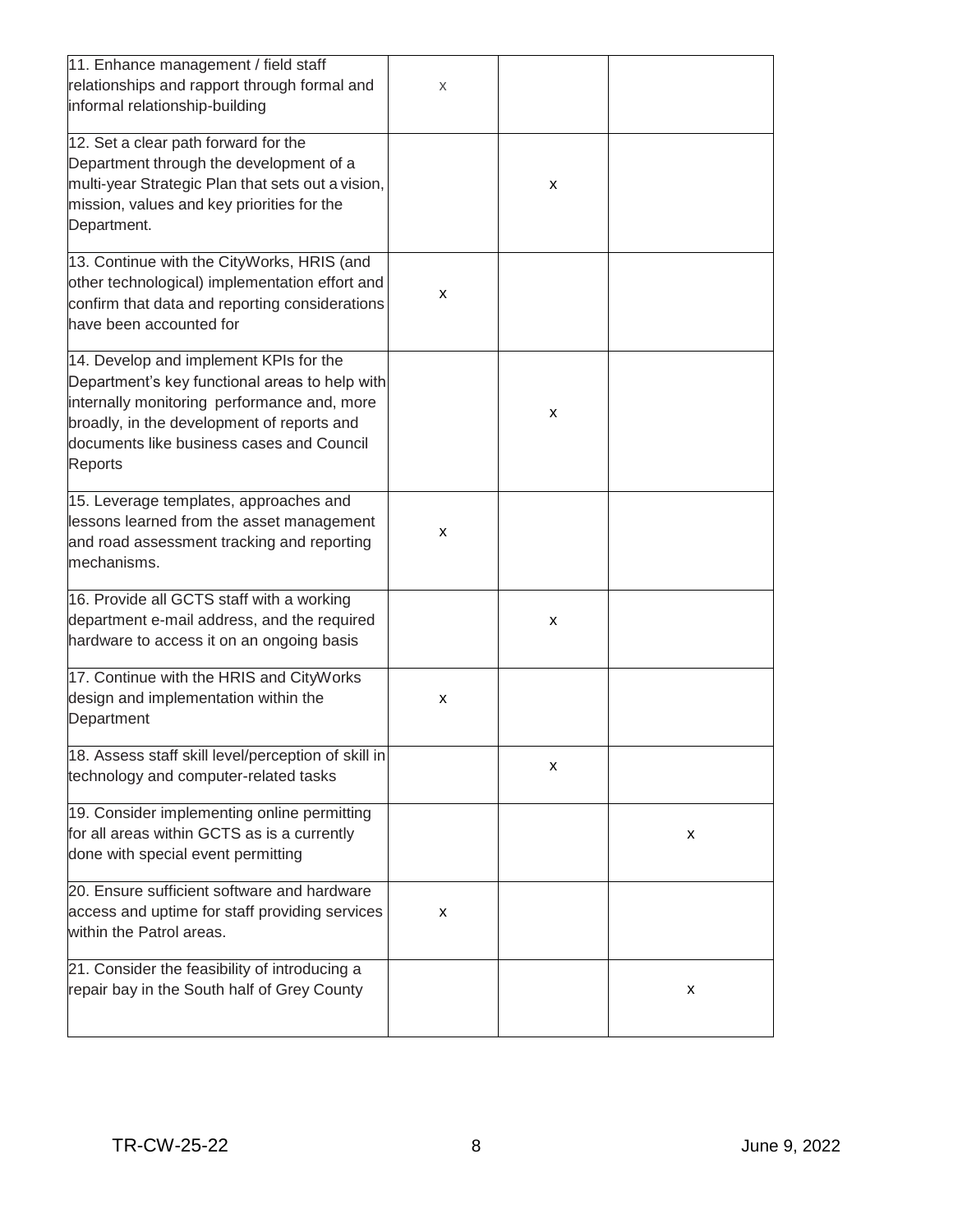# Legal and Legislated Requirements

There are no legal or legislated requirements relating to this report.

# Financial and Resource Implications

All operational priorities and staffing have been included and will continue to be included in the budget for Council consideration. The non-union staff complement is shown in the table below: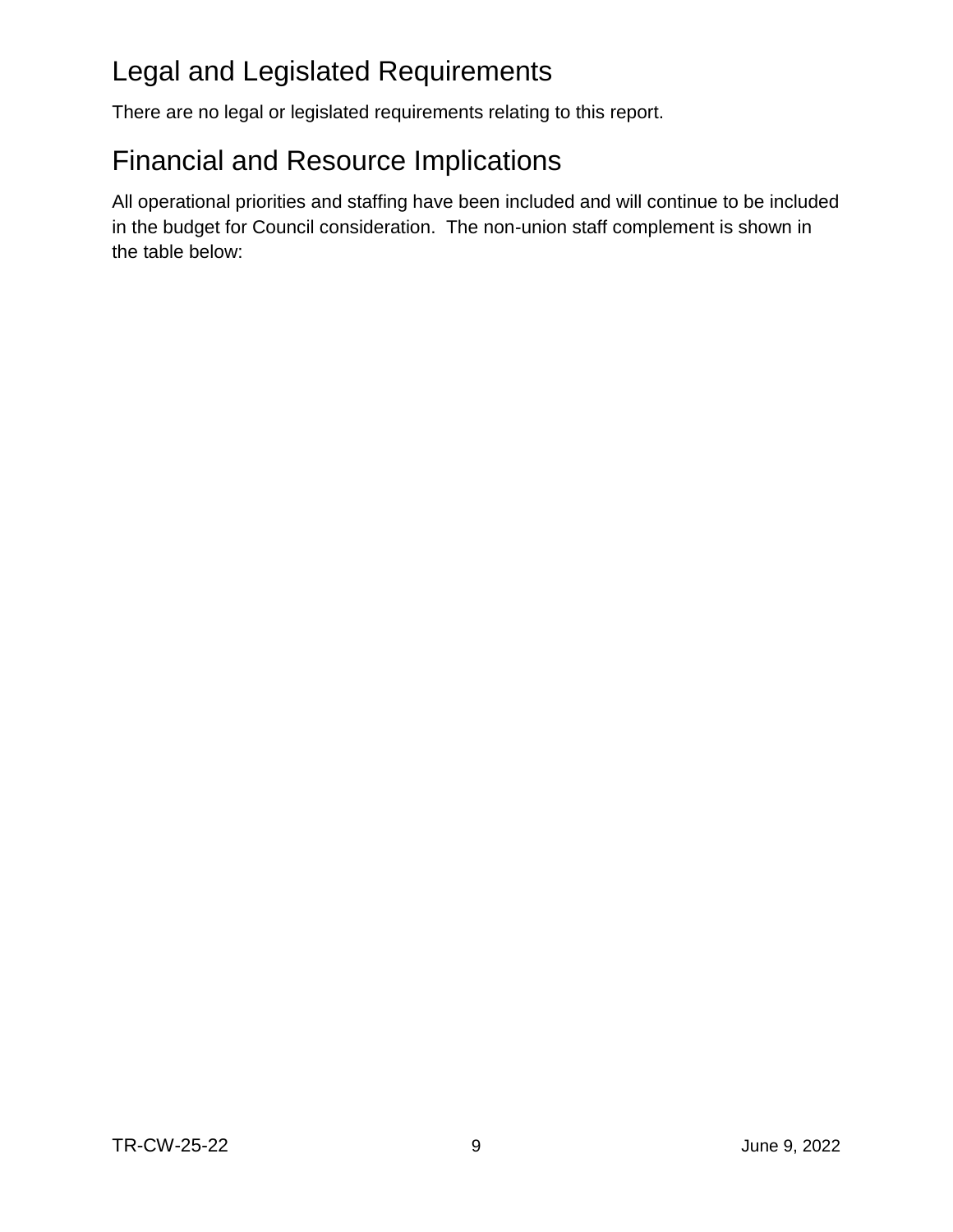|                                                                | 2022                                         |                             | 2023                          |                                             | 2024                          |                                             | <b>Future Consideration</b>   |                                          |
|----------------------------------------------------------------|----------------------------------------------|-----------------------------|-------------------------------|---------------------------------------------|-------------------------------|---------------------------------------------|-------------------------------|------------------------------------------|
| <b>Non-Union Position</b><br><b>And Start Date</b>             | 2022<br><b>Budget</b><br>(incl.<br>benefits) | <b>Proposed</b><br>for 2022 | <b>FTE</b><br><b>Increase</b> | <b>Estimated</b><br><b>Budget</b><br>Impact | <b>FTE</b><br><b>Increase</b> | <b>Estimated</b><br><b>Budget</b><br>Impact | <b>FTE</b><br><b>Increase</b> | <b>Estimated</b><br><b>Budget Impact</b> |
| Administration<br>Manager (September<br>2022)                  | \$0                                          | \$53,000                    | 1                             | \$130,200                                   |                               |                                             |                               |                                          |
| Senior Supervisor,<br>Operations<br>(August 2022)              | \$0                                          | \$49,800                    | 1                             | \$121,700                                   |                               |                                             |                               |                                          |
| Intermediate<br>Engineering<br>Technologist<br>(Mid June 2022) | \$101,700                                    | \$49,000                    |                               |                                             |                               |                                             |                               |                                          |
| Operations<br>Management<br>Technologist*                      | \$101,700                                    | \$0                         |                               |                                             |                               |                                             |                               |                                          |
| GIS Associate (2024)                                           |                                              | $\blacksquare$              | $\blacksquare$                | $\blacksquare$                              | $\mathbf{1}$                  | \$97,600                                    |                               |                                          |
|                                                                |                                              |                             |                               |                                             |                               |                                             |                               | <b>Future Considerations</b>             |
| Engineer<br>Technologist - Field<br>Oversight                  |                                              |                             |                               |                                             | ۰                             |                                             | 1                             | \$106,400                                |
| <b>Traffic Engineer</b><br>Analyst                             |                                              |                             |                               | ٠                                           |                               |                                             | 1                             | \$106,400                                |
| Project Lead,<br>Transportation<br>Projects and Strategy       |                                              |                             |                               |                                             |                               |                                             | 1                             | \$125,500                                |
| Admin. Coordinators<br>(Two positions)                         |                                              | $\blacksquare$              |                               |                                             | ۰                             |                                             | $\overline{2}$                | \$169,600                                |
| <b>Total</b>                                                   | \$203,400                                    | \$151,800                   | $\mathbf{2}$                  | \$251,900                                   | 1                             | \$97,600                                    | $5\phantom{1}$                | \$507,900                                |
| 2022 Est. Surplus                                              |                                              | \$51,600                    |                               |                                             |                               |                                             |                               |                                          |